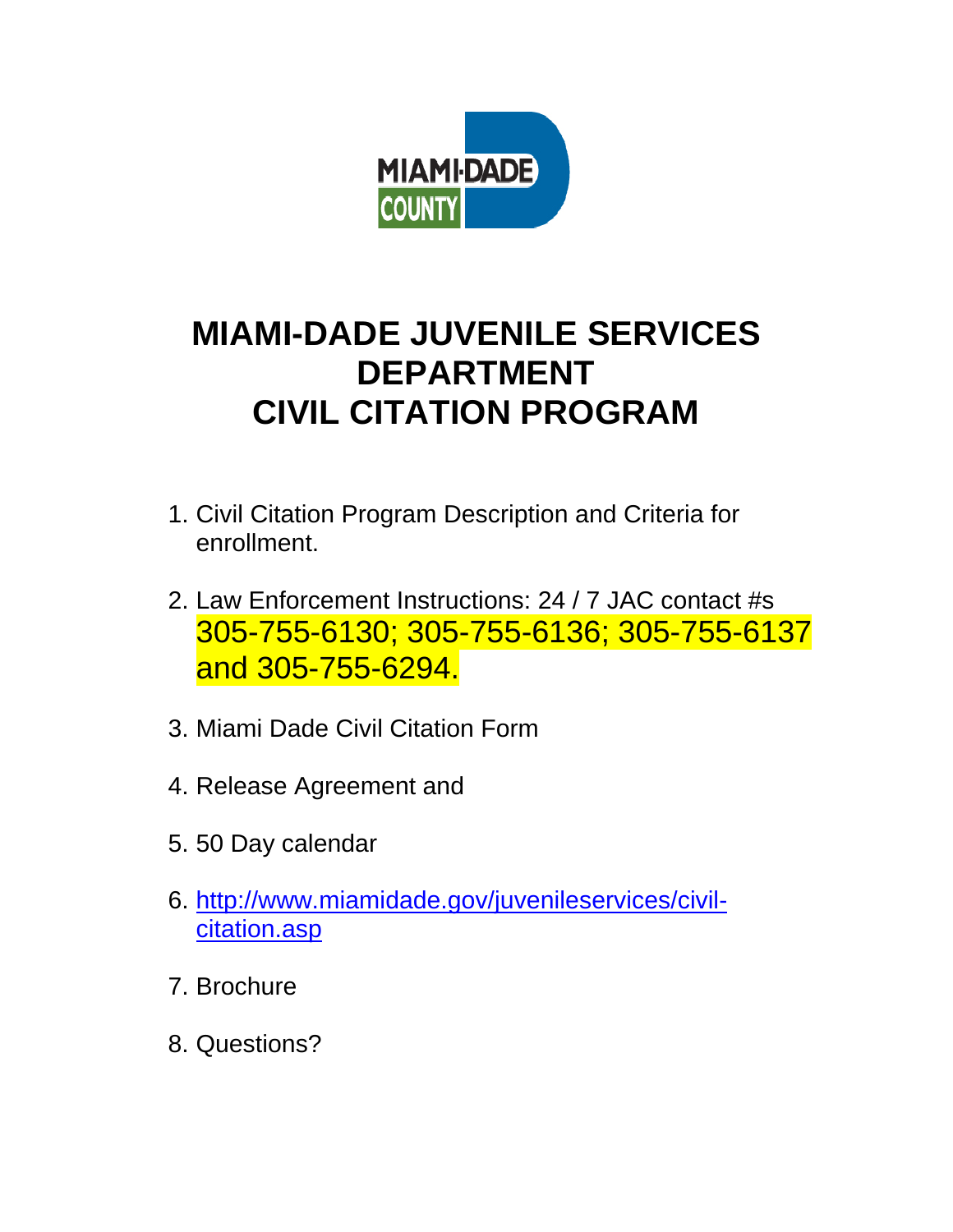

### **Criteria for Participation in Miami-Dade County Civil Citation Program**

Eligible juvenile misdemeanor offenders are afforded the opportunity to participate in The Miami-Dade County Civil Citation Program. Participation is voluntary. A criterion for eligibility is as follows:

- a. Effective as of **October 1**<sup>st</sup>, 2015 first, second and third time misdemeanor offenders are eligible to participate in the process/program.
- b. Presently all referred first time misdemeanor cases are processed under the program.

### **Other Accepted Charges**

The program is designed to offer services to all cases with misdemeanor offenses including the five offenses listed below. Once a referral is made by LEO into the program, The State Attorney's Office reviews the information to allow the youth to receive services or to process the case as a regular arrest.

- 1. Potentially eligible with approval of victim/family and SAO:
	- a. Battery (includes domestic violence)
	- b. Assault
	- c. Weapon possession cases (non-firearm)
	- d. Animal Cruelty
	- e. Graffiti / Criminal Mischief cases will require 40 hours of community service and restitution to the victim

### **Excluded Charges**

- 2. Ineligible for Civil Citation Program:
	- a. Any misdemeanor that involves the possession/use of a firearm
	- b. Any misdemeanor that involves exposure of sexual organ or other sexual related behavior (i.e. prostitution, lewd and lascivious behavior)
	- c. Any misdemeanor that is directly related to (or part of) gang activity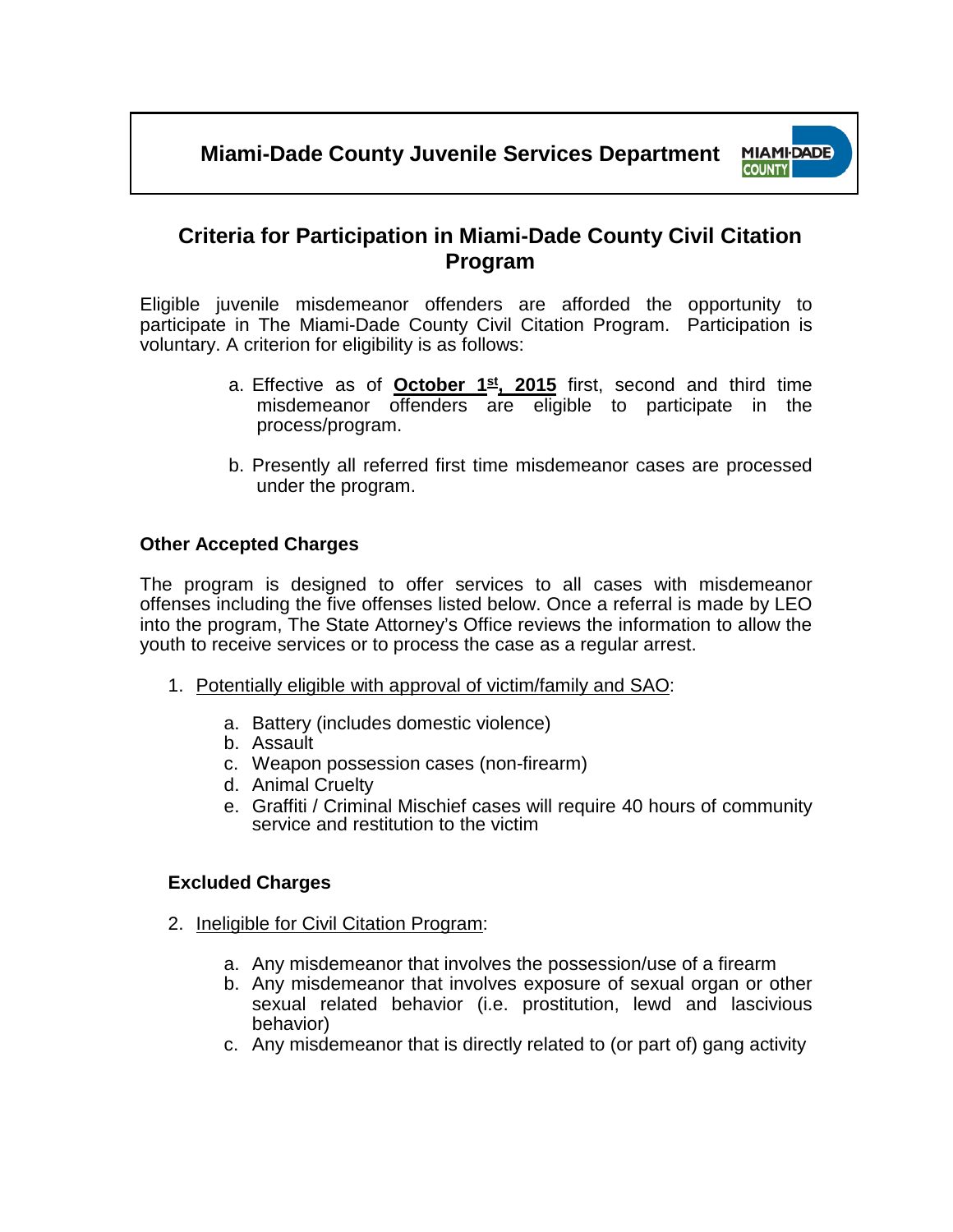

## **Civil Citation Program Law Enforcement Instructions**

The Miami-Dade County-wide Civil Citation Program accepts all 1<sup>st</sup> time misdemeanor offenders. Effective October  $1<sup>st</sup>$ , 2015 second and third time offenders will be afforded the opportunity as well. If an officer decides to issue a civil citation please follow one of the two sets of procedures listed below.

### **To issue a Civil Citation in the field**

- 1. The Officer may issue the youth a Civil Citation in the field by completing the Miami-Dade Juvenile Services Department's Civil Citation form along with the original arrest form, and release agreement using the 50 day court calendar. The officer can then release the youth to a parent, relative, guardian, or other responsible adult.
- 2. The officer must positively identify the youth using contacting the JAC facility 24hours numbers 305-755-6130; 6136; 6137 and/or 6294. Cross reference identity by using a Florida ID card/driver's license, school picture ID, and/or parents.
- 3. After releasing the youth to a parent, guardian, or other responsible party, the officer will group the original arrest affidavit along with the Civil Citation form, and release agreement. The officer takes the package to their police station and speaks with or leaves a message for the Referral Reduction Coordinator at 305-755-6239, and faxes a copy of the package to 305-755-6301.
- *4.* The original package will be forwarded to the Juvenile Services Department at 275 NW 2<sup>nd</sup> Street, second floor Miami, Florida 33128 within 48 hours *(paperwork may be forwarded via interoffice mail or regular mail).*

### **When transporting an eligible Civil Citation juvenile to the JAC**

- 1. If the Officer decides to transport the youth to the Juvenile Services Department's JAC for positive identification and Civil Citation processing, the officer will sign the Civil Citation form, and complete all of the required forms and paperwork for booking a juvenile into the JAC.
- 2. The officer will then bring the pink copy of the A-form to the SAO located on the second floor at the JAC.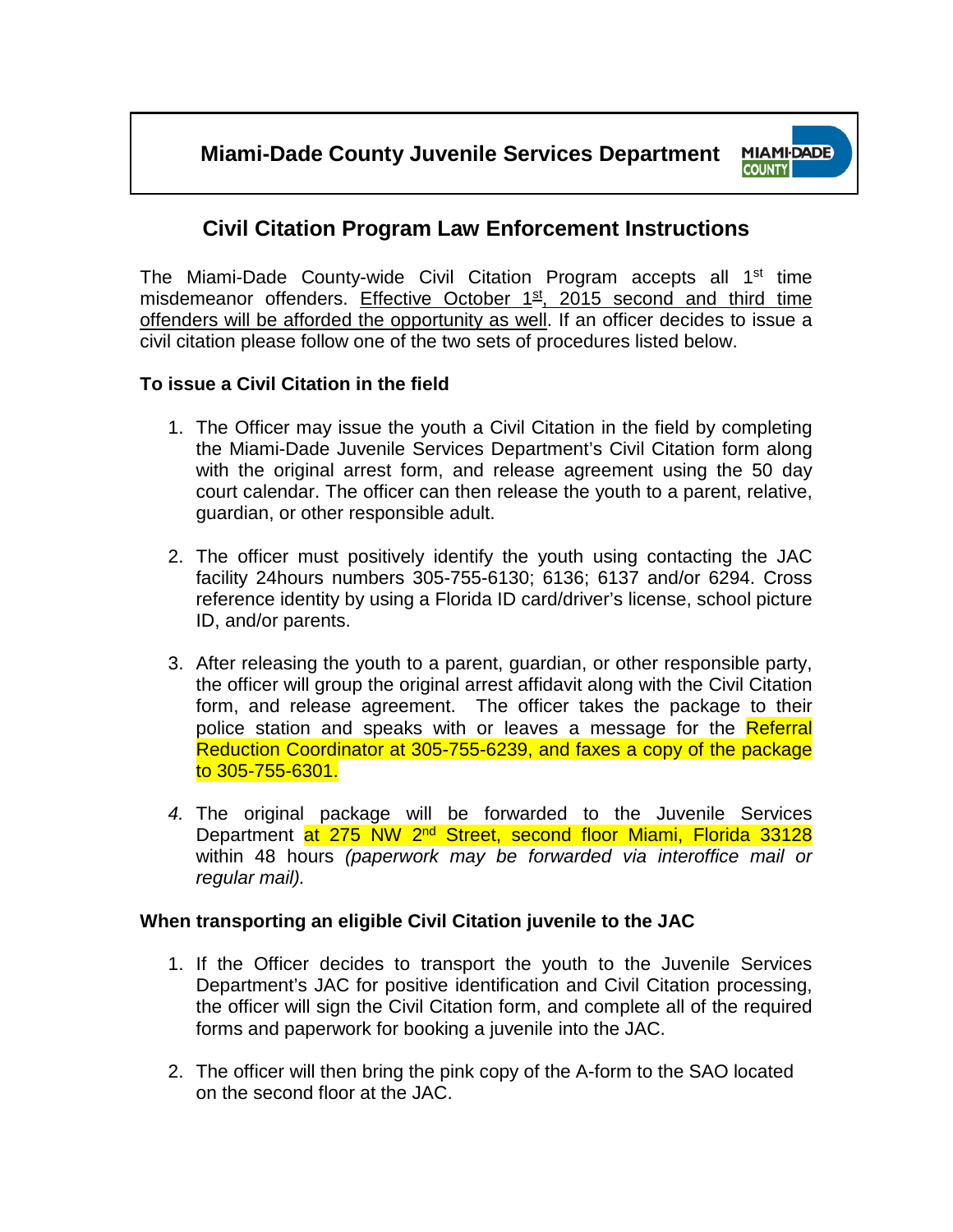## **Miami-Dade County Juvenile Services Department**

|                    | <b>Juvenile Civil Citation Form</b><br><b>MIAMI-DADE</b><br>F.S. 985.12<br><b>COUNTY</b>                                                                                                                                                                         |                                                    |                                                                                                                                                |                    |                                   |            |                                                                                                                                                                          |               |  |
|--------------------|------------------------------------------------------------------------------------------------------------------------------------------------------------------------------------------------------------------------------------------------------------------|----------------------------------------------------|------------------------------------------------------------------------------------------------------------------------------------------------|--------------------|-----------------------------------|------------|--------------------------------------------------------------------------------------------------------------------------------------------------------------------------|---------------|--|
|                    | 275 N.W. 2 <sup>nd</sup> Street Miami FL, 33128                                                                                                                                                                                                                  |                                                    |                                                                                                                                                |                    |                                   |            |                                                                                                                                                                          |               |  |
|                    | Juvenile's Name: Citation, Johnny<br>PD Case # PD150519-123456                                                                                                                                                                                                   |                                                    |                                                                                                                                                |                    |                                   |            |                                                                                                                                                                          |               |  |
| Demographics-      | DOB: 04/07/2000                                                                                                                                                                                                                                                  | Race:                                              | Sex: Male<br><b>SSN or Student ID:</b>                                                                                                         |                    |                                   |            |                                                                                                                                                                          |               |  |
| Scars, marks or    | $S/M/T$ : Y/N                                                                                                                                                                                                                                                    | HT: 5'9                                            | <b>WT: 170lbs</b>                                                                                                                              |                    | Hair: Brown                       |            | Eyes: Brown                                                                                                                                                              |               |  |
| tattoos (S/M/T)    | Home Address: 1234 SW 56th street #A                                                                                                                                                                                                                             |                                                    |                                                                                                                                                |                    |                                   |            |                                                                                                                                                                          |               |  |
|                    | City: Miami                                                                                                                                                                                                                                                      | Phone #'s: 111-222-3333<br>Zip: 33123<br>State: FL |                                                                                                                                                |                    |                                   |            |                                                                                                                                                                          |               |  |
|                    | <b>Incident Location: 567 NW 89 Street</b>                                                                                                                                                                                                                       |                                                    |                                                                                                                                                |                    | Date: 5/19/15<br>Time: 1500 am/pm |            |                                                                                                                                                                          |               |  |
|                    | 1 <sup>st</sup> Offense: Resist W/O                                                                                                                                                                                                                              |                                                    |                                                                                                                                                |                    |                                   |            | 2 <sup>nd</sup> Offense: Disorderly Conduct                                                                                                                              |               |  |
|                    | School: City of Miami Sr. High School                                                                                                                                                                                                                            |                                                    |                                                                                                                                                |                    |                                   | Grade: 9th |                                                                                                                                                                          |               |  |
|                    | Parent/Guardian: Citation, Parent                                                                                                                                                                                                                                |                                                    |                                                                                                                                                | Cell# 111-222-3334 |                                   |            | Work# 111-222-3345                                                                                                                                                       |               |  |
|                    |                                                                                                                                                                                                                                                                  |                                                    |                                                                                                                                                |                    |                                   |            |                                                                                                                                                                          |               |  |
|                    |                                                                                                                                                                                                                                                                  |                                                    |                                                                                                                                                |                    |                                   |            |                                                                                                                                                                          |               |  |
|                    | Narrative: See Arrest Affidavit Enclosed                                                                                                                                                                                                                         |                                                    |                                                                                                                                                |                    |                                   |            |                                                                                                                                                                          |               |  |
|                    | You must call the Juvenile Services Department during business hours, Monday                                                                                                                                                                                     |                                                    |                                                                                                                                                |                    |                                   |            |                                                                                                                                                                          |               |  |
|                    | through Friday, 9:00 A.M- 5:00 P.M., to schedule an appointment at the location                                                                                                                                                                                  |                                                    |                                                                                                                                                |                    |                                   |            |                                                                                                                                                                          |               |  |
|                    | listed below within 5 to 7 business days. Failure to schedule an appointment will                                                                                                                                                                                |                                                    |                                                                                                                                                |                    |                                   |            |                                                                                                                                                                          |               |  |
|                    | result in criminal charges being filed and your child will have an arrest record.                                                                                                                                                                                |                                                    |                                                                                                                                                |                    |                                   |            |                                                                                                                                                                          |               |  |
| Contact            | <b>Juvenile Services Department</b>                                                                                                                                                                                                                              |                                                    |                                                                                                                                                |                    |                                   |            | I further understand that under Florida Rules of Juvenile Procedures, I have a                                                                                           | <b>Speedy</b> |  |
| <b>Information</b> | 275 N.W. 2 <sup>nd</sup> Street                                                                                                                                                                                                                                  |                                                    |                                                                                                                                                |                    |                                   |            | right to have my case brought to trial within ninety (90) days from the date of<br>arrest. In order to be considered for participation in a Civil Citation Initiative, I | waiver        |  |
|                    | Miami, Florida 33128<br>Phone #: (305) 755-6282 / 6283                                                                                                                                                                                                           |                                                    |                                                                                                                                                |                    |                                   |            | do hereby freely and voluntarily waive my right to a speedy trial, pursuant to                                                                                           |               |  |
|                    | $(305)$ 755-6239                                                                                                                                                                                                                                                 |                                                    |                                                                                                                                                |                    |                                   |            | the Florida Rules of Juvenile Procedure, Juvenile Constitution and the United                                                                                            |               |  |
|                    | (305) 755-6301<br><b>Fax #:</b>                                                                                                                                                                                                                                  |                                                    |                                                                                                                                                |                    |                                   |            | States Constitution. Additionally, I understand that if I am accepted into Civil                                                                                         |               |  |
|                    | Citation Initiative and I violate any of the rules of the Citation, my case will be<br>forwarded to the appropriate court for prosecution.                                                                                                                       |                                                    |                                                                                                                                                |                    |                                   |            |                                                                                                                                                                          |               |  |
|                    |                                                                                                                                                                                                                                                                  |                                                    |                                                                                                                                                |                    |                                   |            | Solely for the purpose of the Civil Citation Program (CCP), I admit to the offense(s) cited and                                                                          |               |  |
|                    | waive my right to appear in court. I agree to have my case handled by the Miami-Dade County                                                                                                                                                                      |                                                    |                                                                                                                                                |                    |                                   |            |                                                                                                                                                                          |               |  |
|                    |                                                                                                                                                                                                                                                                  |                                                    |                                                                                                                                                |                    |                                   |            | Juvenile Services Department Civil Citation Program. I understand that there may be sanctions                                                                            |               |  |
|                    | assigned by the Civil Citation Program and/or partner agencies as authorized. Additionally, I                                                                                                                                                                    |                                                    |                                                                                                                                                |                    |                                   |            |                                                                                                                                                                          |               |  |
| Rules              | understand that I will be arrested and prosecuted for the offense(s) listed above if:                                                                                                                                                                            |                                                    |                                                                                                                                                |                    |                                   |            |                                                                                                                                                                          |               |  |
|                    |                                                                                                                                                                                                                                                                  |                                                    | The victim objects to my participation in this program                                                                                         |                    |                                   |            |                                                                                                                                                                          |               |  |
|                    | $\bullet$                                                                                                                                                                                                                                                        |                                                    | I fail to report to the Civil Citation Program assigned<br>I am arrested for any other crime prior to completion of the Civil Citation Program |                    |                                   |            |                                                                                                                                                                          |               |  |
|                    | ٠                                                                                                                                                                                                                                                                |                                                    | I do not live, or continue to live in the State of Florida                                                                                     |                    |                                   |            |                                                                                                                                                                          |               |  |
|                    |                                                                                                                                                                                                                                                                  |                                                    | I fail to comply with the terms and conditions of the Civil Citation Contract                                                                  |                    |                                   |            |                                                                                                                                                                          |               |  |
|                    |                                                                                                                                                                                                                                                                  |                                                    |                                                                                                                                                |                    |                                   |            |                                                                                                                                                                          |               |  |
|                    |                                                                                                                                                                                                                                                                  |                                                    | 5/19/15                                                                                                                                        |                    |                                   |            |                                                                                                                                                                          |               |  |
|                    | JUVENILE'S SIGNATURE                                                                                                                                                                                                                                             |                                                    | <b>DATE</b>                                                                                                                                    |                    | OFFICER/TRANSPORTER'S SIGNATURE   |            |                                                                                                                                                                          |               |  |
|                    | Officer. Law Cop                                                                                                                                                                                                                                                 |                                                    | <b>MDPD</b>                                                                                                                                    | 111(02)            |                                   |            |                                                                                                                                                                          |               |  |
|                    | OFFICER/TRANSPORTER'S NAME (Print)                                                                                                                                                                                                                               |                                                    | <b>AGENCY NAME</b>                                                                                                                             |                    | COURT I.D #/LOC.CODE              |            |                                                                                                                                                                          |               |  |
|                    |                                                                                                                                                                                                                                                                  |                                                    |                                                                                                                                                |                    |                                   |            |                                                                                                                                                                          |               |  |
|                    | Was Parent/Guardian Contacted? Y / N                                                                                                                                                                                                                             |                                                    |                                                                                                                                                |                    |                                   |            |                                                                                                                                                                          |               |  |
|                    | 1 <sup>st</sup> Attempt Date 5/19/15 Time 1535<br>2 <sup>nd</sup> Attempt Date __________Time________<br>Parent or Responsible Adult's Signature<br>(Right Thumb Print)<br>Distribution: White-Youth/Parent/Guardian • Yellow-JSD/Referral Reduction Coordinator |                                                    |                                                                                                                                                |                    |                                   |            |                                                                                                                                                                          |               |  |
|                    |                                                                                                                                                                                                                                                                  |                                                    |                                                                                                                                                |                    |                                   |            |                                                                                                                                                                          |               |  |
|                    |                                                                                                                                                                                                                                                                  |                                                    |                                                                                                                                                |                    |                                   |            |                                                                                                                                                                          |               |  |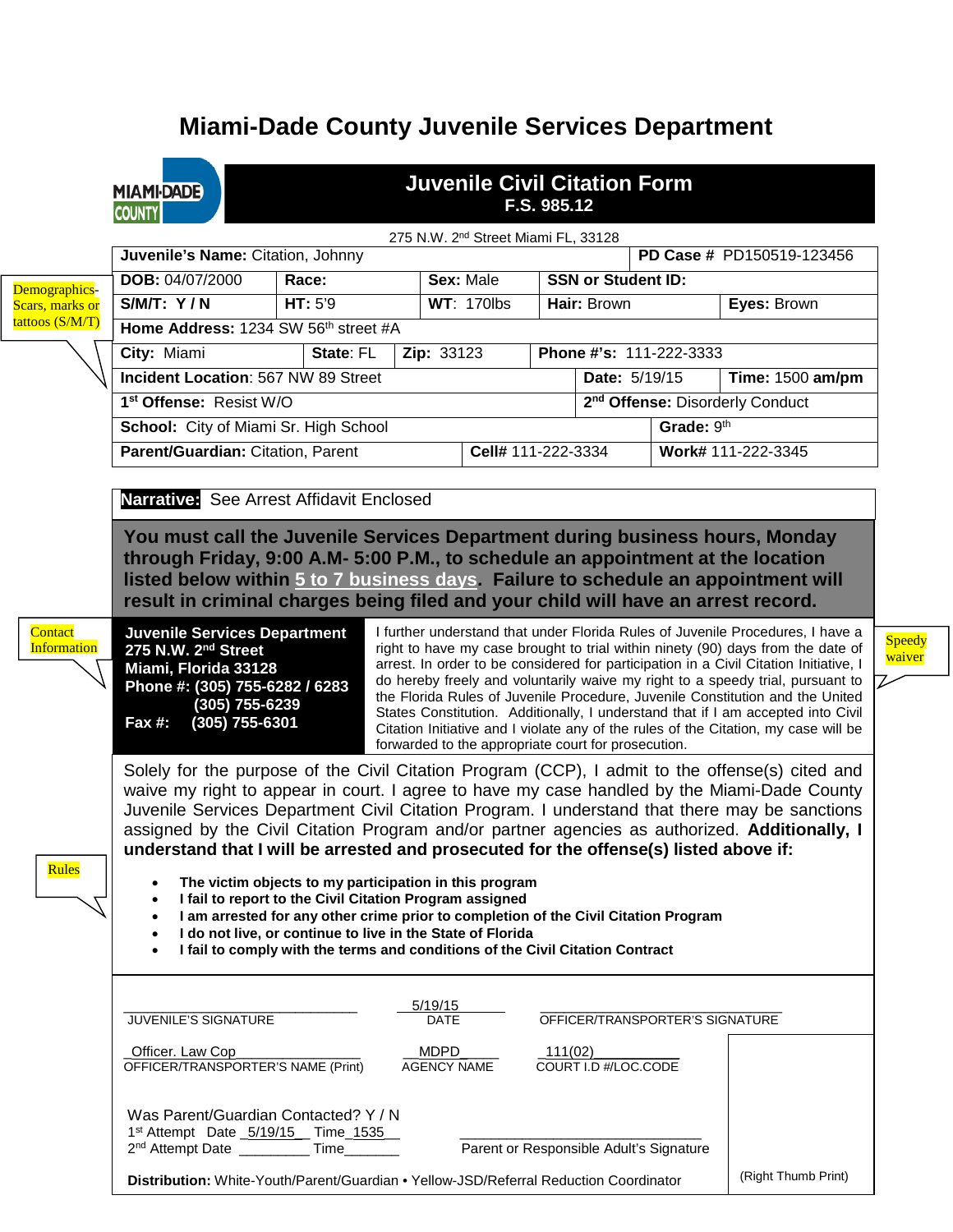### NOTICE TO APPEAR RELEASE AGREEMENT

|                                                                                                                                                                                     |                                                              | $_{\text{Date:}}$ 5   19   15 |        |
|-------------------------------------------------------------------------------------------------------------------------------------------------------------------------------------|--------------------------------------------------------------|-------------------------------|--------|
| CHILD'S NAME: CITOHON, JOHNNY P.C. #: POISOS19-123456                                                                                                                               |                                                              |                               |        |
| You are hereby directed and agree to appear with the person named above, before the Circuit Court Juvenile<br>Division, 155 N.W. 3rd Street, Miami, Florida, on Wechnesday the 08Th |                                                              |                               |        |
|                                                                                                                                                                                     | , 2015 at 8:30 A.M. on the above mentioned case, pursuant to |                               | (date) |
| (month)                                                                                                                                                                             |                                                              |                               |        |

Administrative Order No. 94-20 and section 985.115(2)(a) Florida Statutes.

The State Attorney's office may refer your case to a special program. If this occurs, you will receive a notice by phone or by mail to bring the child named above to the program prior to the above date. If you appear with the child at the program, and the child is accepted into the program, you will be provided with a written notice that you do not have to appear in court on the above date and time. However, if at any time the child fails to comply with the terms of the program, the case will be returned to the State Attorney for filing in court. If you do not receive the written notice from the program, you must appear on the above date.

FAILURE TO APPEAR MAY RESULT IN AN ORDER BEING ISSUED TO TAKE THE ABOVE NAMED CHILD INTO CUSTODY AND YOUR BEING CITED FOR CONTEMPT OF COURT, WHICH COULD RESULT IN YOUR BEING PUNISHED BY A FINE OR JAIL OR BOTH.

You must notify the Clerk of the Court (Juvenile Division 305-679-2189) any time your address changes. By signing this agreement you waive the necessity of serving you with a summons for the above date.

(ATTACHED IS THE ARREST AFFIDAVIT WHICH INDICATES THE CHARGES)

| Child's signature |                                                                                                                                            |                                                                   |                              | Parent's or other responsible<br>adult's signature and relationship                                     |  |  |
|-------------------|--------------------------------------------------------------------------------------------------------------------------------------------|-------------------------------------------------------------------|------------------------------|---------------------------------------------------------------------------------------------------------|--|--|
|                   |                                                                                                                                            |                                                                   |                              |                                                                                                         |  |  |
|                   | Officer's signature<br>I swear the information in this release<br>agreement is true and correct to the best<br>of my knowledge and belief. |                                                                   |                              | Address                                                                                                 |  |  |
| Dept.             |                                                                                                                                            | LD. Number                                                        |                              |                                                                                                         |  |  |
|                   |                                                                                                                                            | Department of Juvenile/Juvice Intake Sereener authorizing release |                              | ,DEPT, OF Juvenile Justice Telephone $\#$ 30S = 75S = 4239                                              |  |  |
| 117.01-101 4215   |                                                                                                                                            |                                                                   | ATTACHED TO ARREST AFFIDAVIT |                                                                                                         |  |  |
|                   |                                                                                                                                            |                                                                   |                              | DISTRIBUTION: WHITE - Parent GREEN-Respondent YELLOW-Court PINK-State Attorney GOLDENROD-Police Officer |  |  |